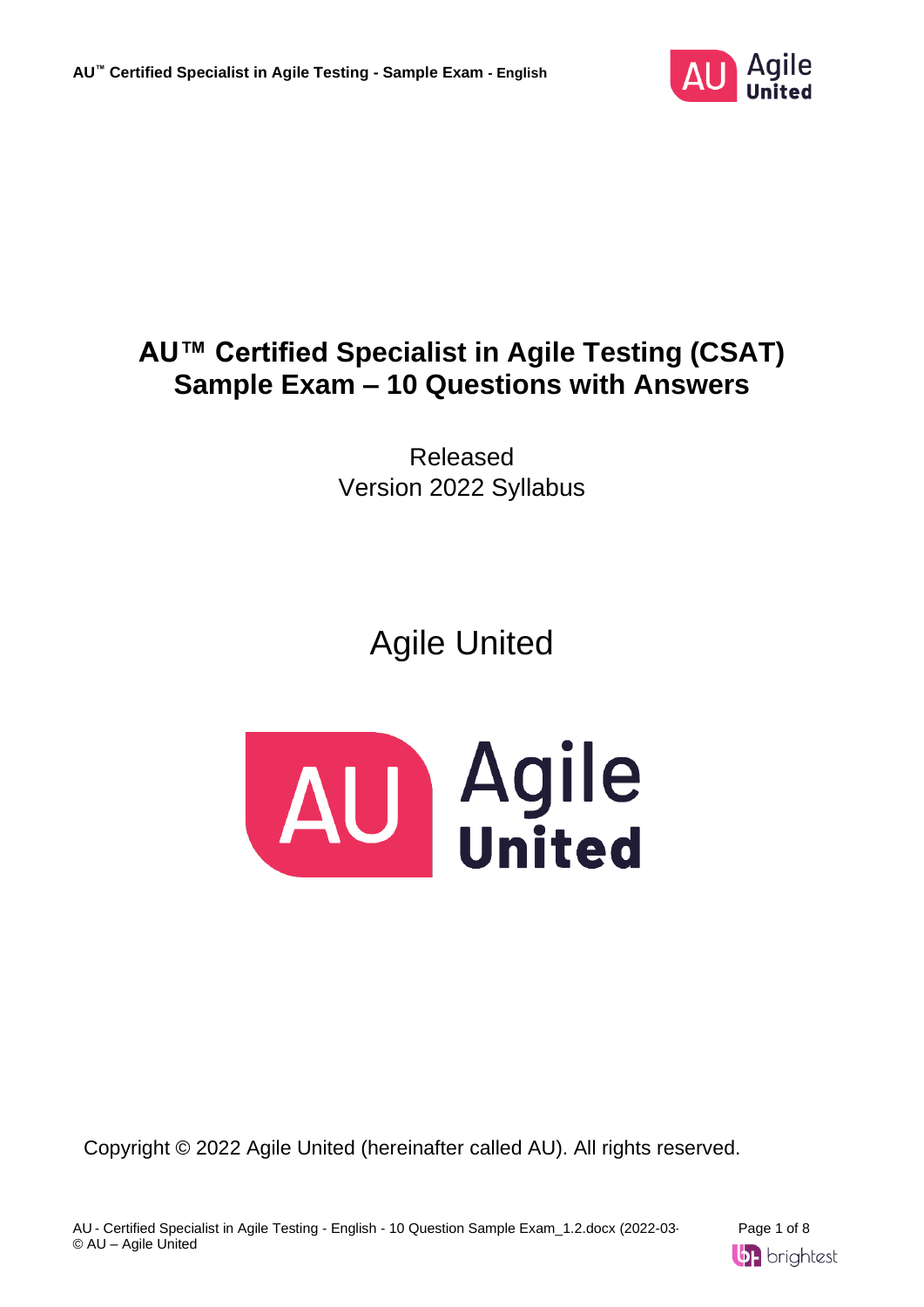

## **Purpose of this document**

This document contains 10 sample exam questions for AU Certified Specialist in Agile Testing (CSAT) in the English language.

The sample questions, answer sets and associated justifications in this document have been created by a team of subject matter experts and experienced question writers with the aim of assisting people who are planning to take the AU Certified Specialist in Agile Testing (CSAT) examination.

None of these questions are used in the official AU Certified Specialist in Agile Testing (CSAT) examination, but they are written to the same level of difficulty as the official certification exam.

## **Instructions**

The question and answer sets are organized in the following way:

- Chapters
- Question including any scenario followed by the question stem
- Answer Set

## **General Information on the sample exam paper:**

- Number of Questions: 10
- Number of points: 1 per question
- Please only choose one answer per question

## **List of Chapters**

- Chapter 1 Leadership
- Chapter 2 Damage
- Chapter 3 Bug Hunt
- Chapter 4 Biases
- Chapter 5 Exploratory Testing
- Chapter 6 Negotiations
- Chapter 7 Visualization

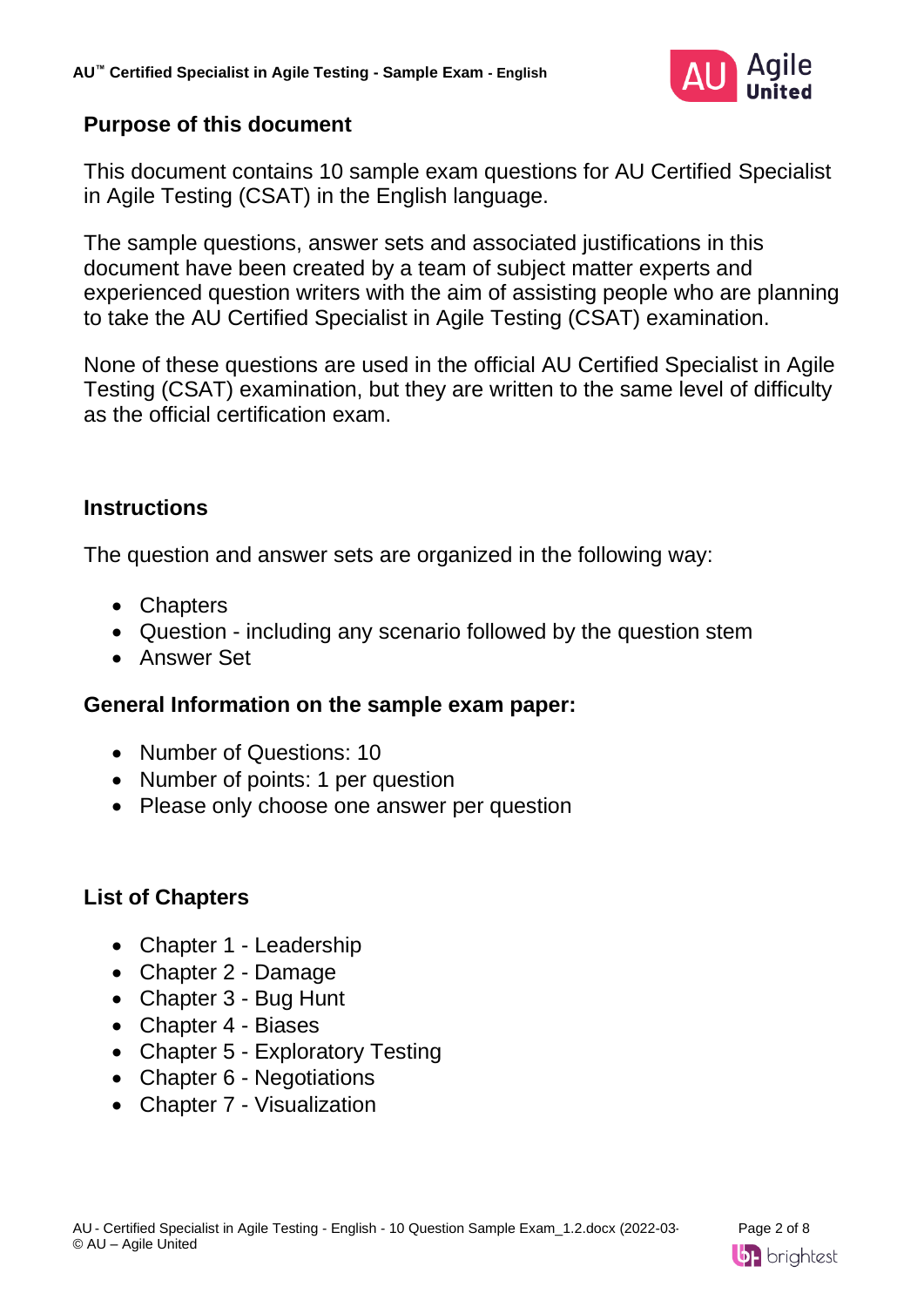

Which of the following statements applies to psychological safety of a team?

- $\Box$  (a) A shared belief held by members of a team that the team is safe for interpersonal risk-taking.
- $\Box$  (b) Being able to show and employ oneself without fear or negative consequences of self-image, status or career.
- $\Box$  (c) It is a group-level phenomenon.
- $\Box$  (d) All of the above statements (A, B & C).

**Question 2** *(Correct answer is worth 1 point)*

Concerning psychological safety of the team, what is meant by: "putting effectiveness over efficiency?" (Choose the best answer from the options below)

- $\Box$  (a) To see people as a resource to get to the goal intended.
- $\Box$  (b) To see money as a resource to help the growth of the employees.
- $\Box$  (c) To make sure that the company targets are met, regardless of the costs.
- $\Box$  (d) None of the above are suitable explanations (A, B or C).

**Question 3** *(Correct answer is worth 1 point)*

Which **ONE** of the following elements is MOST often forgotten when executing step 2 of a PDA?

- $\sqcap$  (a) P (Chance)
- $\Box$  (b) I (Impact)
- ☐ (c) K (Knowledge)
- $\Box$  (d) T (Time)

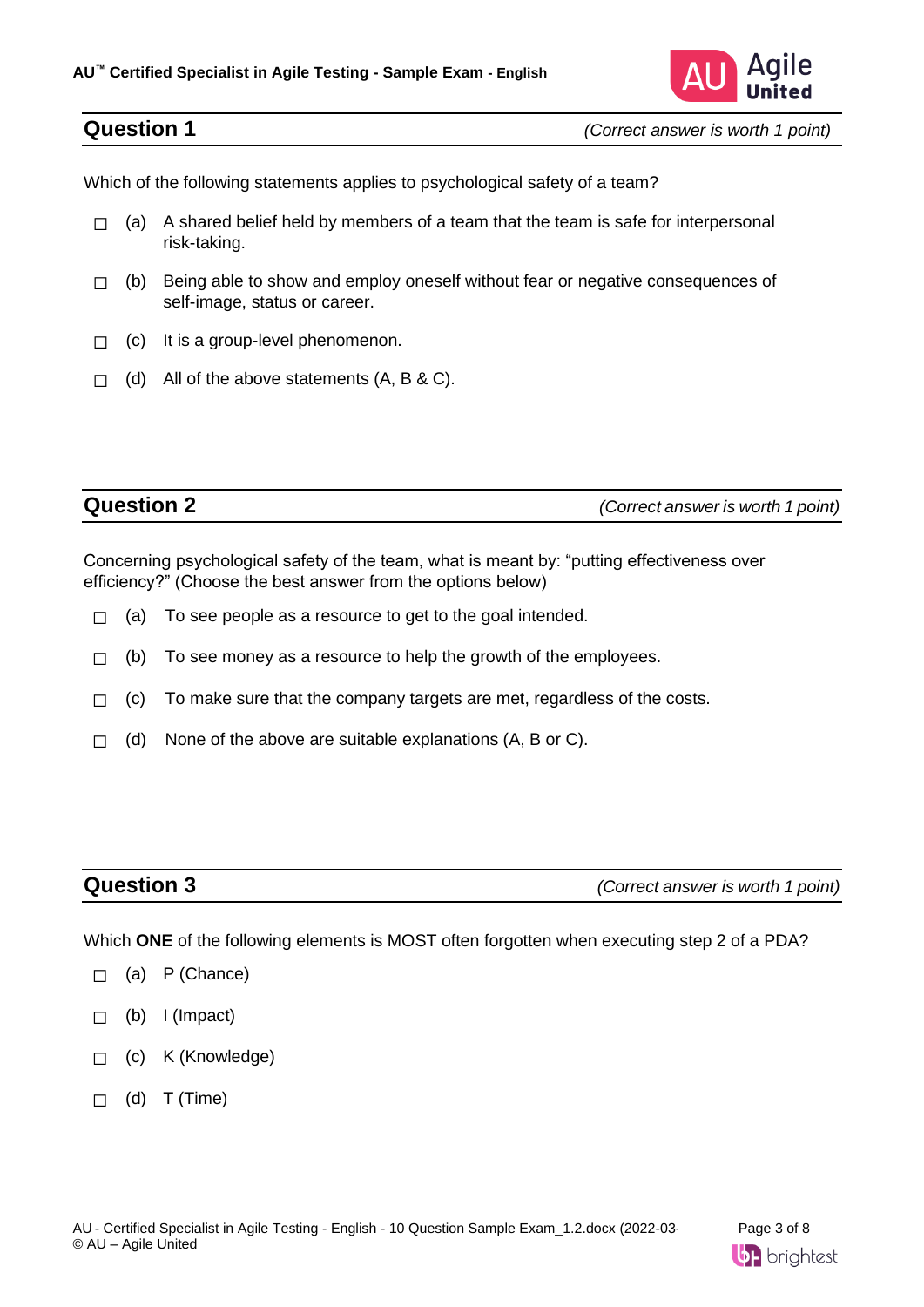

Which **ONE** of the following options is **NOT** a typical characteristic of "soap opera" scenarios?

- $\Box$  (a) They are not inspired by the real world.
- $\Box$  (b) They can help you find design holes.
- $\Box$  (c) They challenge your creativity.
- $\Box$  (d) They have a broad coverage of the system.

**Question 5** *(Correct answer is worth 1 point)*

Which **ONE** of the following statements would be the **MOST** appropriate response, if someone were to say, "Bug hunts are a good introduction to Exploratory Testing in an organization"?

- $\Box$  (a) True: bug hunts can be used to prove value of a test charter guided test.
- $\Box$  (b) True: a lot of bugs can be found by clicking around.
- $\Box$  (c) False: bug hunts can only be executed when having thorough knowledge of exploratory testing.
- $\Box$  (d) False: bug hunts are a great way to introduce testing, but only in the 'known'-domain.

| <b>Question 6</b> | (Correct answer is worth 1 point) |
|-------------------|-----------------------------------|
|-------------------|-----------------------------------|

Which **ONE** of the following options is the **CORRECT** definition of Attribution bias?

- $\Box$  (a) A cognitive bias that refers to the systematic errors made when people evaluate or try to find reasons for their own and others' behavior.
- $\Box$  (b) The tendency to search for, interpret, favor, and recall information in a way that confirms or supports one's prior beliefs or values.
- $\Box$  (c) Prejudgment or forming an opinion before becoming aware of the relevant facts of a case.
- $\Box$  (d) The human tendency to perceive meaningful patterns within random data.

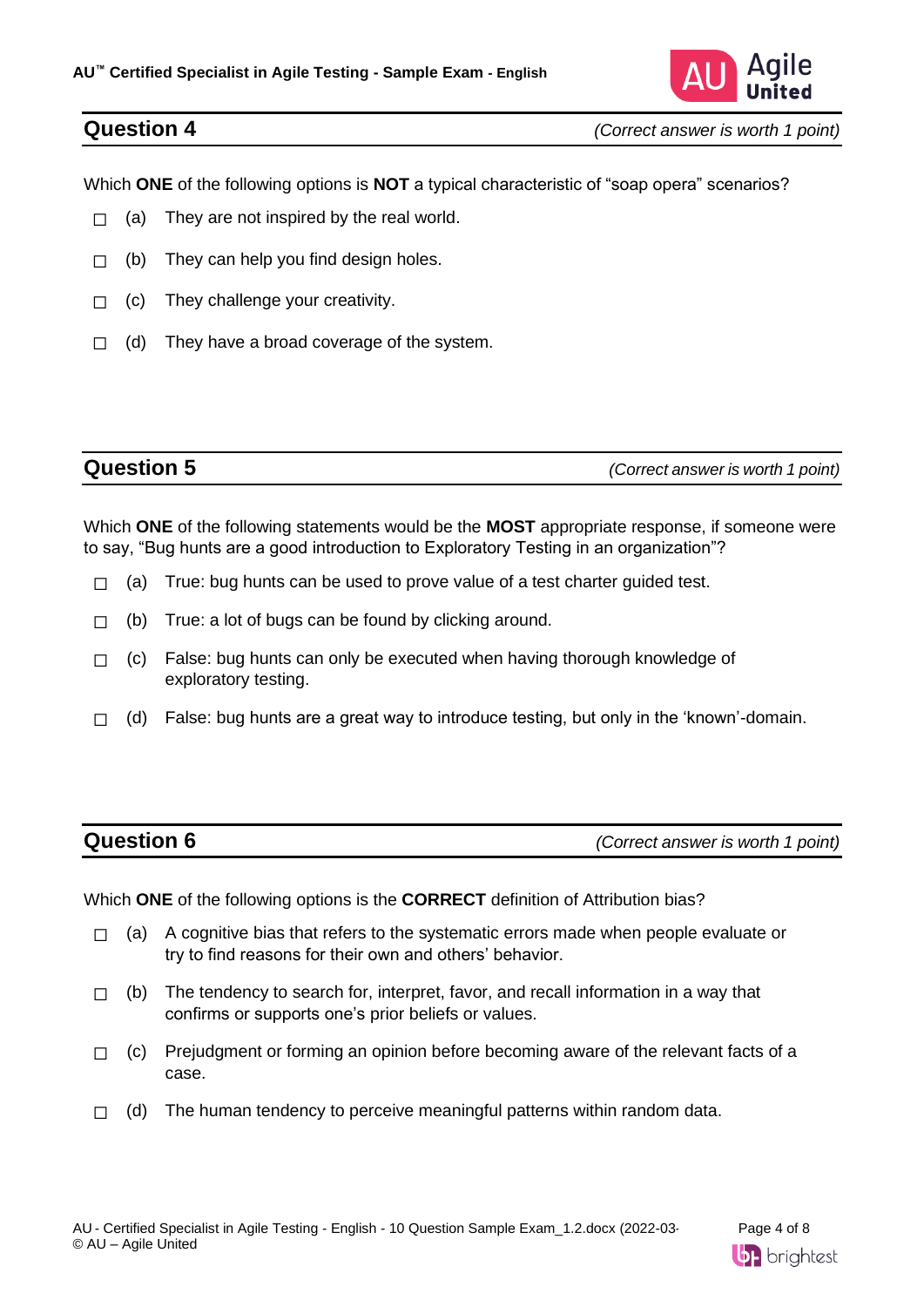

**Question 7** *(Correct answer is worth 1 point)*

Which **ONE** of the following options is the **MOST** beneficial way to find "black swans"?

- ☐ (a) Checking on "HALT".
- $\Box$  (b) Executing a rational analysis.
- □ (c) Taking the outsider perspective.
- $\Box$  (d) Reflect on the past.

**Question 8** *(Correct answer is worth 1 point)*

"CRUD (Create, Read, Update, Delete) everything with zero, one and many" refers to the use of which **ONE** of the following dimensions?

- $\Box$  (a) Never and Always
- ☐ (b) Sequences and interactions
- ☐ (c) Entities and their relationships
- ☐ (d) States and transitions

**Question 9** *(Correct answer is worth 1 point)*

When negotiating, the item "let your partner define the solution"…

- $\Box$  (a)  $\ldots$  refers to the faulty feeling that you want to compromise, or give in to what your interlocutor wants, to be freed of the tension that is part of negotiating.
- $\Box$  (b)  $\ldots$  refers to the idea that when your interlocutor defines the solution, you have valuable information on the key-interests of your partner.
- $\Box$  (c)  $\ldots$  refers to the idea that when confronted with demands, asking your interlocutor to come up with a solution makes her or him someone who works for you, not against you.
- $\Box$  (d)  $\ldots$  refers to the idea that when your interlocutor communicates the solution, she or he feels more in control.

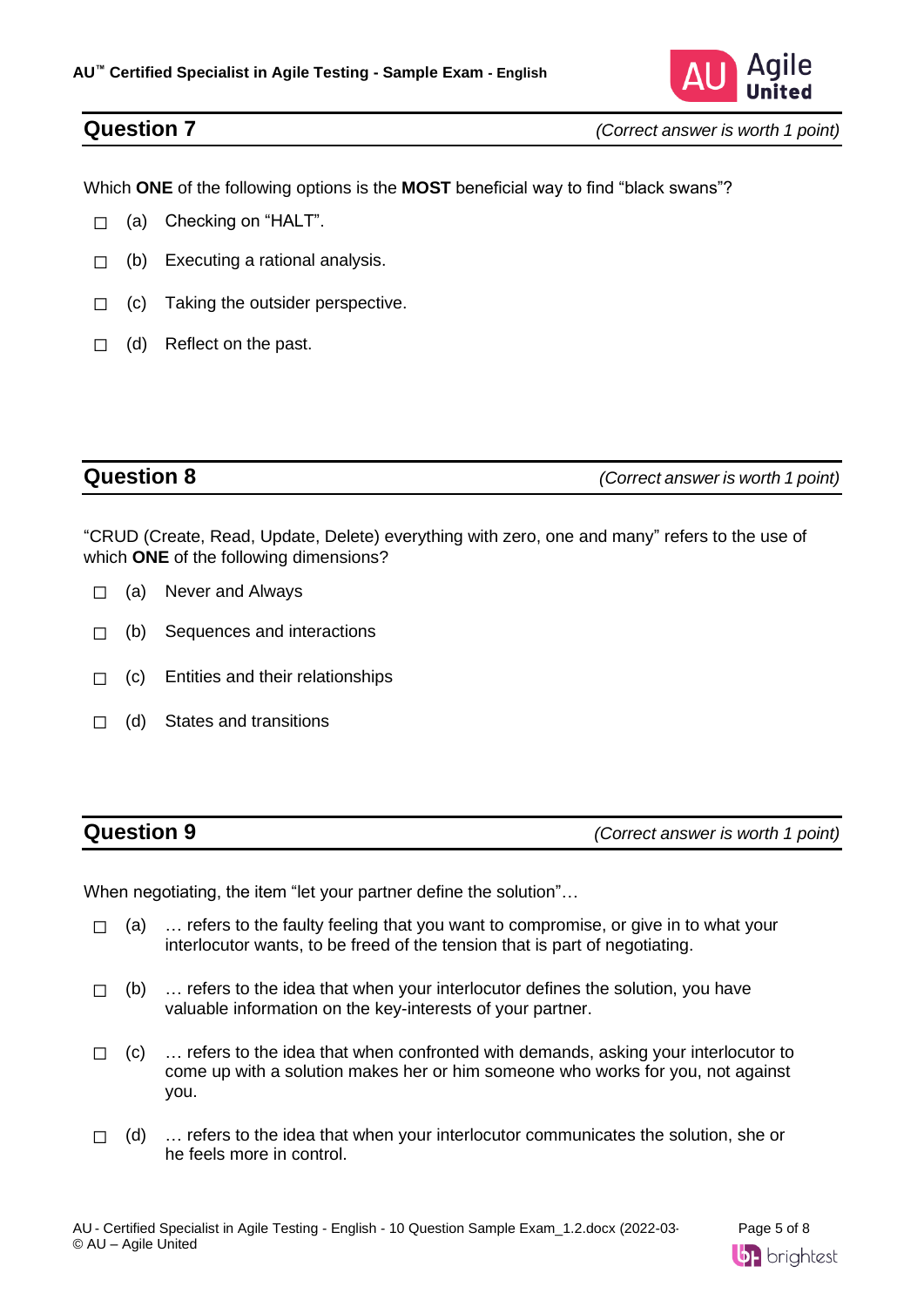

**Question 10** *(Correct answer is worth 1 point)*

When visualizing, there are two reoccurring common elements. Which **ONE** of the following options contains the **MAIN** two recurring common elements?

- □ (a) Pictures and the verbal explanation
- $\Box$  (b) Nodes and links
- $\Box$  (c) Entities and their relationships
- ☐ (d) Popcornflows and Metromaps

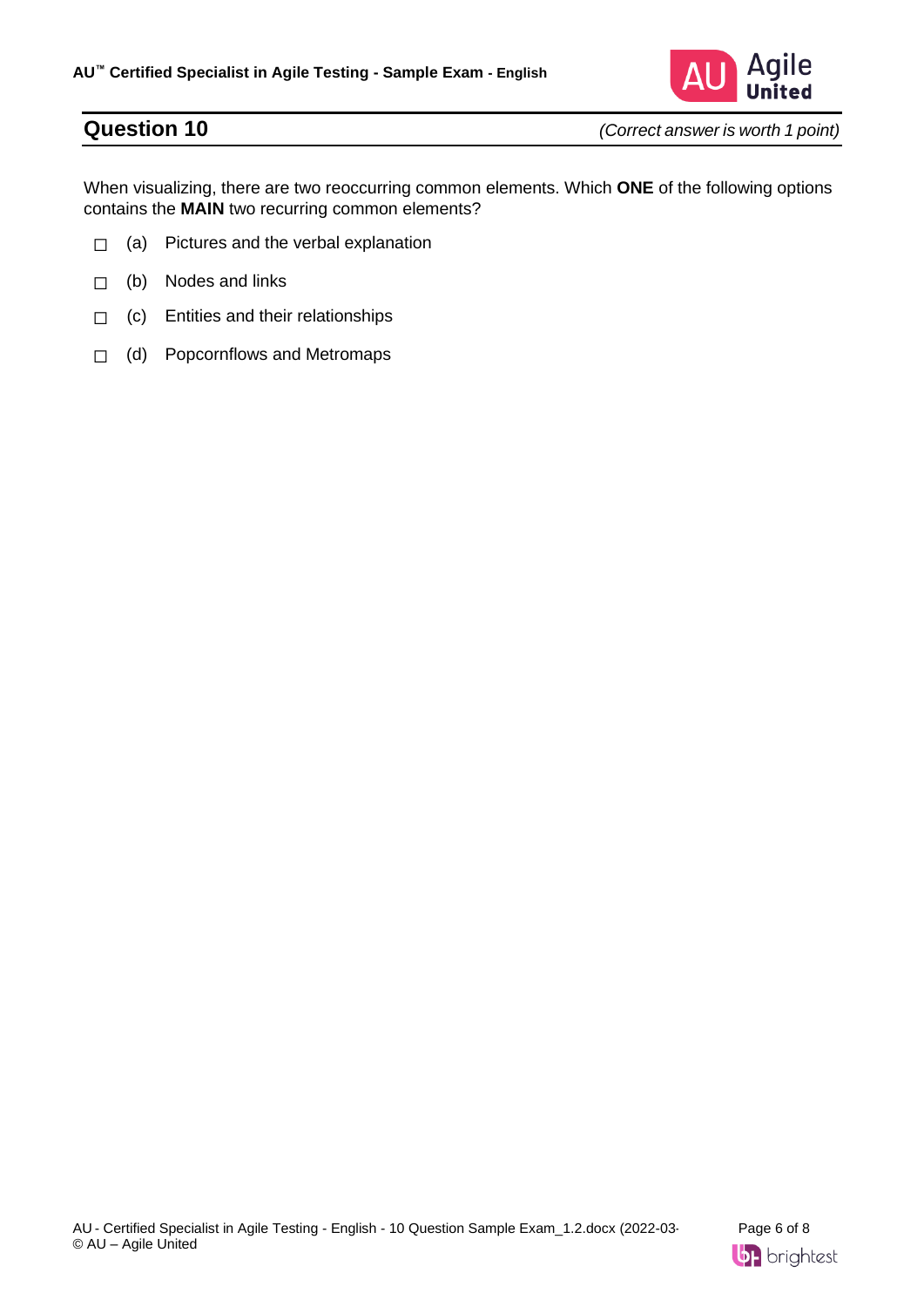

### **Answer Key:**

### Question 1: Answer D is correct

**Explanation** 

This is an in-depth question about the understanding of the core of psychological safety. A, B are viable definitions (B being the one expressed in the syllabus) of psychological safety, whereby C is an attribute of psychological safety: it can only be detected on a group-level. Therefore, A, B and C are correct, which leaves D as the correct answer.

Question 2: Answer B is correct

**Explanation** 

Research has shown that putting people first lets businesses thrive and grow, while putting business goals over people, makes business (at least in the long run) wither away. B is the correct answer.

### Question 3: Answer C is correct

**Explanation** 

Chance (P) and I (Impact) are elementary to even come to a numerical assessment on potential damage. Knowledge (K), that is, the level of knowledge there is to be able to make a high-quality PDA, is often not considered for this, because it requires self-criticism, which is uncommon. 'T' is a letter that means nothing in this context. Therefore, the correct answer is C.

Question 4: Answer A is correct

**Explanation** 

Paragraph 3.2 of the syllabus: Soap opera scenarios demand test knowledge and business knowledge and are a great way to share this knowledge among development teams and business. They have a broad coverage of the system and do not need system requirements; they challenge your creativity and often help find design holes in the system. A is the correct answer.

### Question 5: Answer A is correct

**Explanation** 

Paragraph 3.3 of the syllabus: "Create an accessible introduction to exploratory testing." ET sometimes has a name of 'just clicking around' and bug hunts can be used to prove value of a test charter guided test. A is the correct answer.

### Question 6: Answer A is correct

**Explanation** 

Paragraph 4.3.1 of the syllabus: in psychology, an attribution bias is a cognitive bias that refers to the systematic errors made when people evaluate or try to find reasons for their own and others' behavior. A is the correct answer.

### Question 7: Answer C is correct

**Explanation** 

Paragraph 4.4 mentions "states of awareness concerning biases", where all the possible answers are found. Also as mentioned in chapter 2 "Damages", black swans can be found when creating a "red team" as opposed to your current project team, creating an outsider perspective. C is the correct answer.

### Question 8: Answer C is correct

**Explanation** 

See paragraph 5.5.3 of the syllabus: Your software uses things, depends on things, and manages things. It lets users create, update, and delete things. Things are the reason your software exists. Find the (hidden) entities, attributes and dependencies; use the PROJECT and PRODUCT mnemonics to help you. CRUD (Create, Read, Update, Delete) everything with zero, one and many. Follow the data during its lifecycle and try to break the cycle. C is the correct answer.

### Question 9: Answer D is correct

**Explanation** 

When people in a negotiation communicate the solution, they feel more in control, and thus have greater trust in the process and results of the negotiation. Answer D is the correct answer.